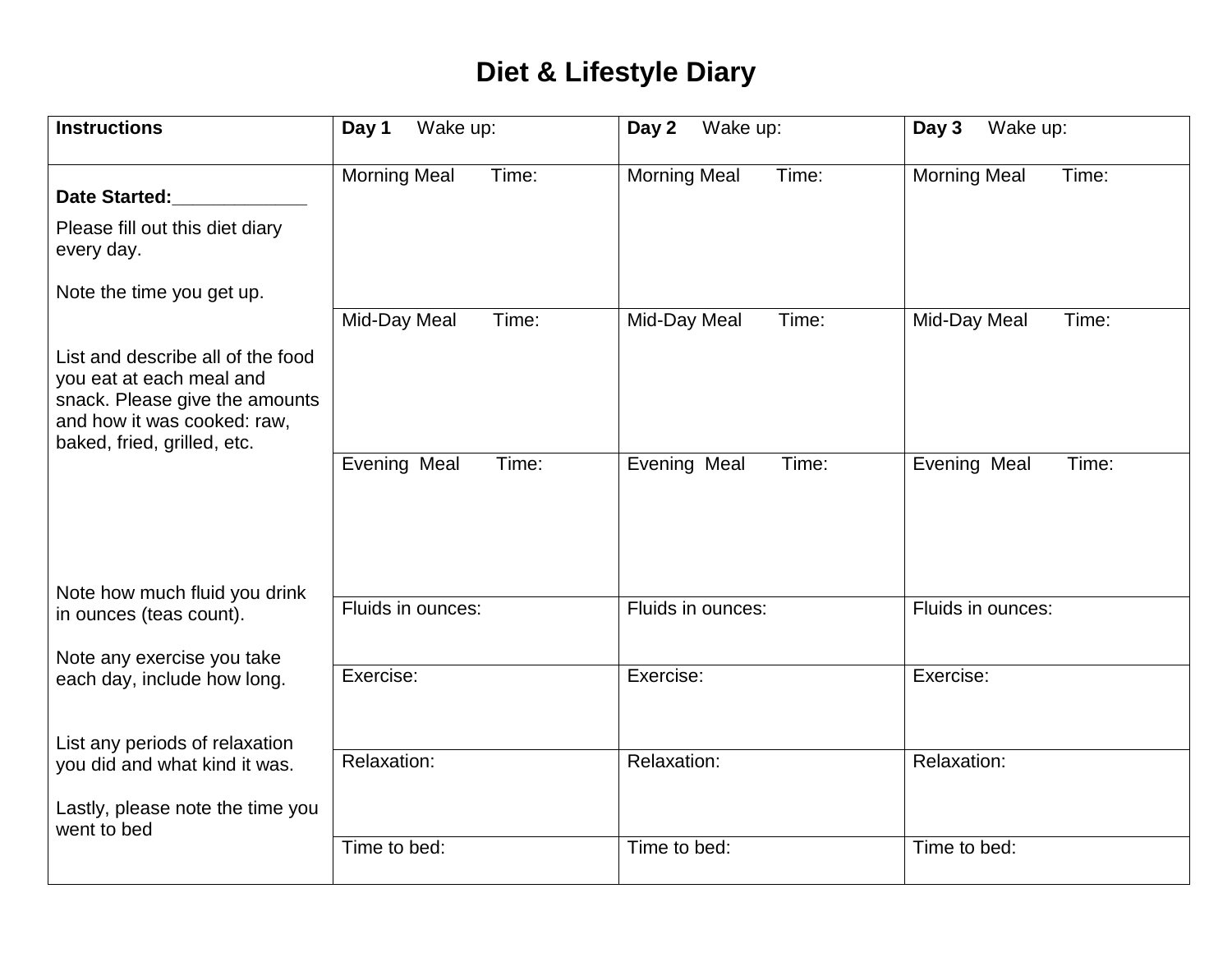| Day 4               | Wake up:            | Day 6 Wake up:      | Wake up:            |
|---------------------|---------------------|---------------------|---------------------|
| Wake up:            | Day 5               |                     | Day 7               |
| <b>Morning Meal</b> | Time:               | Time:               | Time:               |
| Time:               | <b>Morning Meal</b> | <b>Morning Meal</b> | <b>Morning Meal</b> |
| Time:               | Time:               | Time:               | Time:               |
| Mid-Day Meal        | Mid-Day Meal        | Mid-Day Meal        | Mid-Day Meal        |
| Evening Meal        | Evening Meal        | Evening Meal        | Evening Meal        |
| Time:               | Time:               | Time:               | Time:               |
| Fluids in ounces:   | Fluids in ounces:   | Fluids in ounces:   | Fluids in ounces:   |
| Exercise:           | Exercise:           | Exercise:           | Exercise:           |
| Relaxation:         | Relaxation:         | Relaxation:         | Relaxation:         |
| Time to bed:        | Time to bed:        | Time to bed:        | Time to bed:        |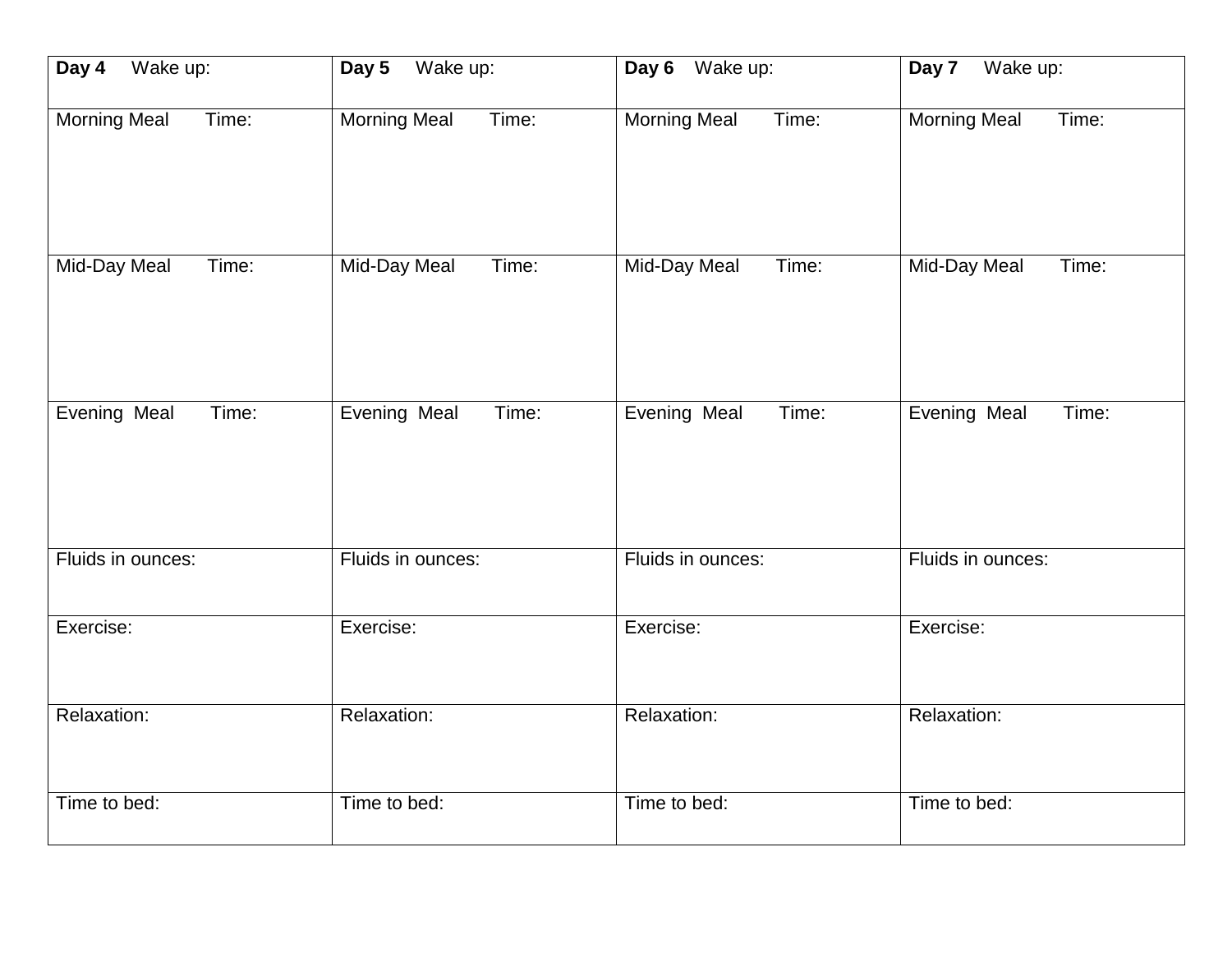| Day 8             | Wake up:            | Day 10 Wake up:     | Wake up:          |
|-------------------|---------------------|---------------------|-------------------|
| Wake up:          | Day 9               |                     | Day 11            |
| Morning Meal      | <b>Morning Meal</b> | <b>Morning Meal</b> | Morning Meal      |
| Time:             | Time:               | Time:               | Time:             |
| Mid-Day Meal      | Mid-Day Meal        | Mid-Day Meal        | Mid-Day Meal      |
| Time:             | Time:               | Time:               | Time:             |
| Evening Meal      | Evening Meal        | Evening Meal        | Evening Meal      |
| Time:             | Time:               | Time:               | Time:             |
| Fluids in ounces: | Fluids in ounces:   | Fluids in ounces:   | Fluids in ounces: |
| Exercise:         | Exercise:           | Exercise:           | Exercise:         |
| Relaxation:       | Relaxation:         | Relaxation:         | Relaxation:       |
| Time to bed:      | Time to bed:        | Time to bed:        | Time to bed:      |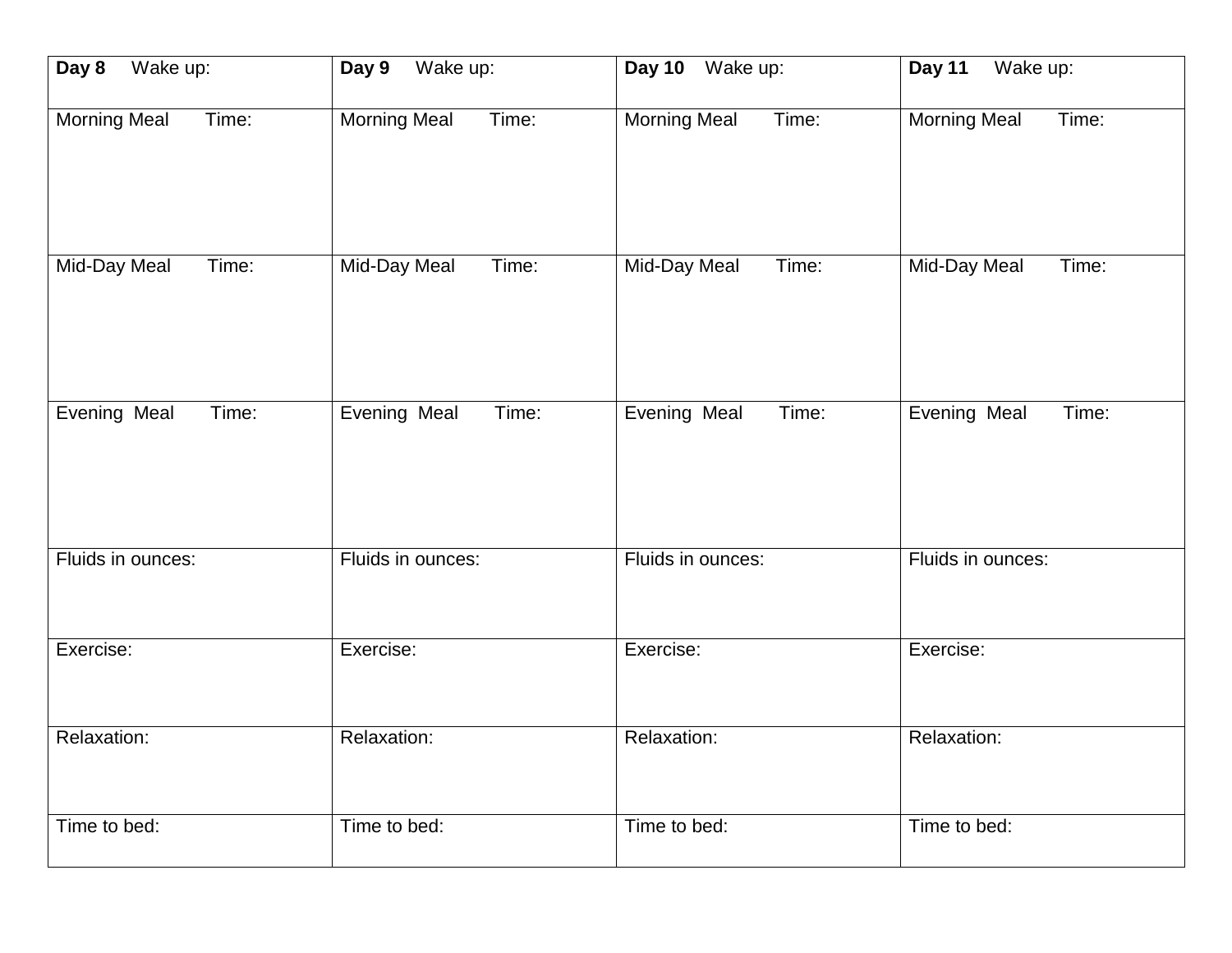| Day 12              | Wake up:            | Day 14 Wake up:     | Wake up:            |
|---------------------|---------------------|---------------------|---------------------|
| Wake up:            | Day 13              |                     | <b>Day 15</b>       |
| Time:               | <b>Morning Meal</b> | <b>Morning Meal</b> | <b>Morning Meal</b> |
| <b>Morning Meal</b> | Time:               | Time:               | Time:               |
| Mid-Day Meal        | Mid-Day Meal        | Mid-Day Meal        | <b>Mid-Day Meal</b> |
| Time:               | Time:               | Time:               | Time:               |
| Evening Meal        | Evening Meal        | Evening Meal        | Evening Meal        |
| Time:               | Time:               | Time:               | Time:               |
| Fluids in ounces:   | Fluids in ounces:   | Fluids in ounces:   | Fluids in ounces:   |
| Exercise:           | Exercise:           | Exercise:           | Exercise:           |
| Relaxation:         | Relaxation:         | Relaxation:         | Relaxation:         |
| Time to bed:        | Time to bed:        | Time to bed:        | Time to bed:        |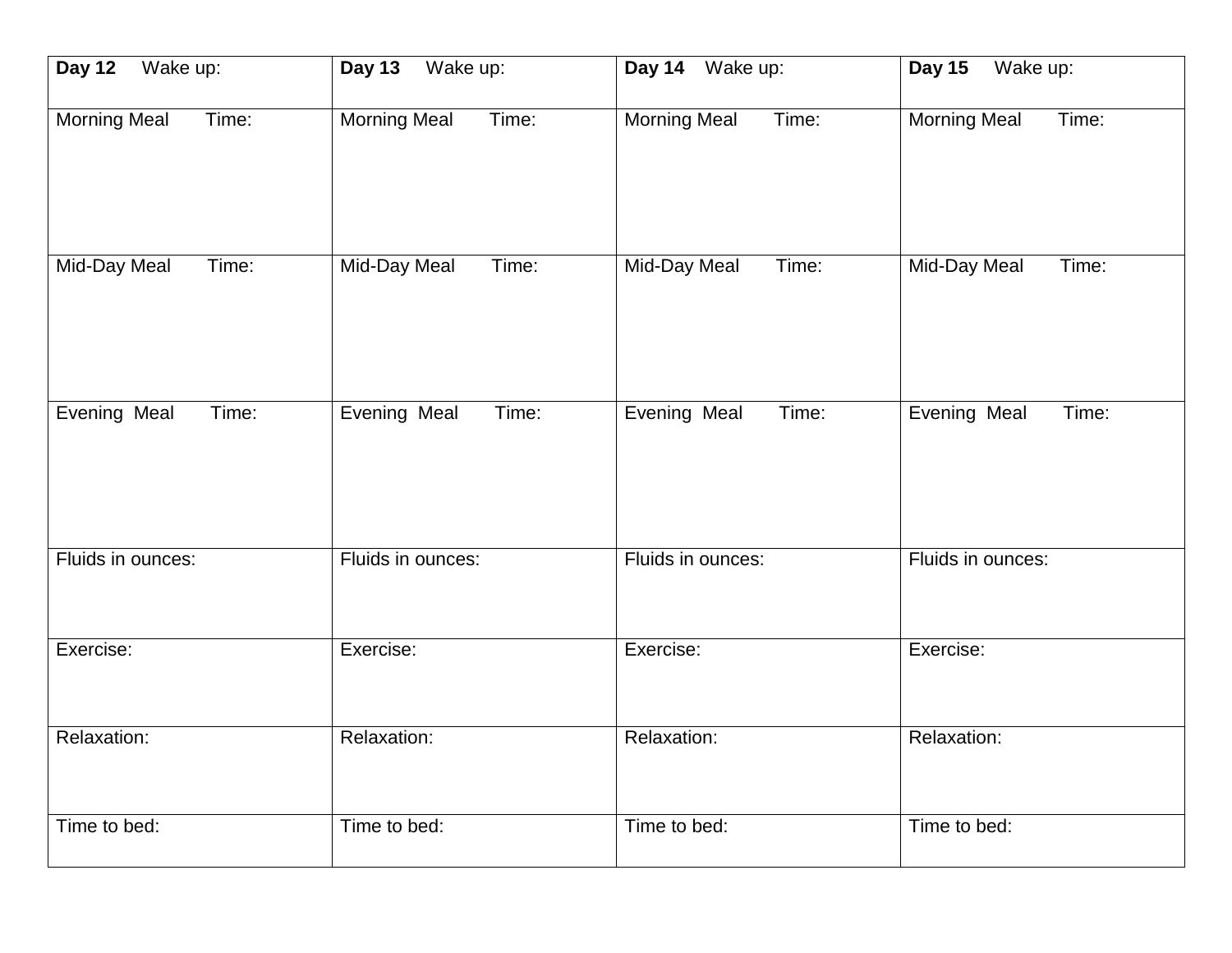| Wake up:            | Wake up:            | Day 18 Wake up:     | Wake up:            |
|---------------------|---------------------|---------------------|---------------------|
| Day 16              | Day 17              |                     | <b>Day 19</b>       |
| <b>Morning Meal</b> | <b>Morning Meal</b> | <b>Morning Meal</b> | Morning Meal        |
| Time:               | Time:               | Time:               | Time:               |
| Mid-Day Meal        | Mid-Day Meal        | Mid-Day Meal        | <b>Mid-Day Meal</b> |
| Time:               | Time:               | Time:               | Time:               |
| Evening Meal        | Evening Meal        | Evening Meal        | Evening Meal        |
| Time:               | Time:               | Time:               | Time:               |
| Fluids in ounces:   | Fluids in ounces:   | Fluids in ounces:   | Fluids in ounces:   |
| Exercise:           | Exercise:           | Exercise:           | Exercise:           |
| Relaxation:         | Relaxation:         | Relaxation:         | Relaxation:         |
| Time to bed:        | Time to bed:        | Time to bed:        | Time to bed:        |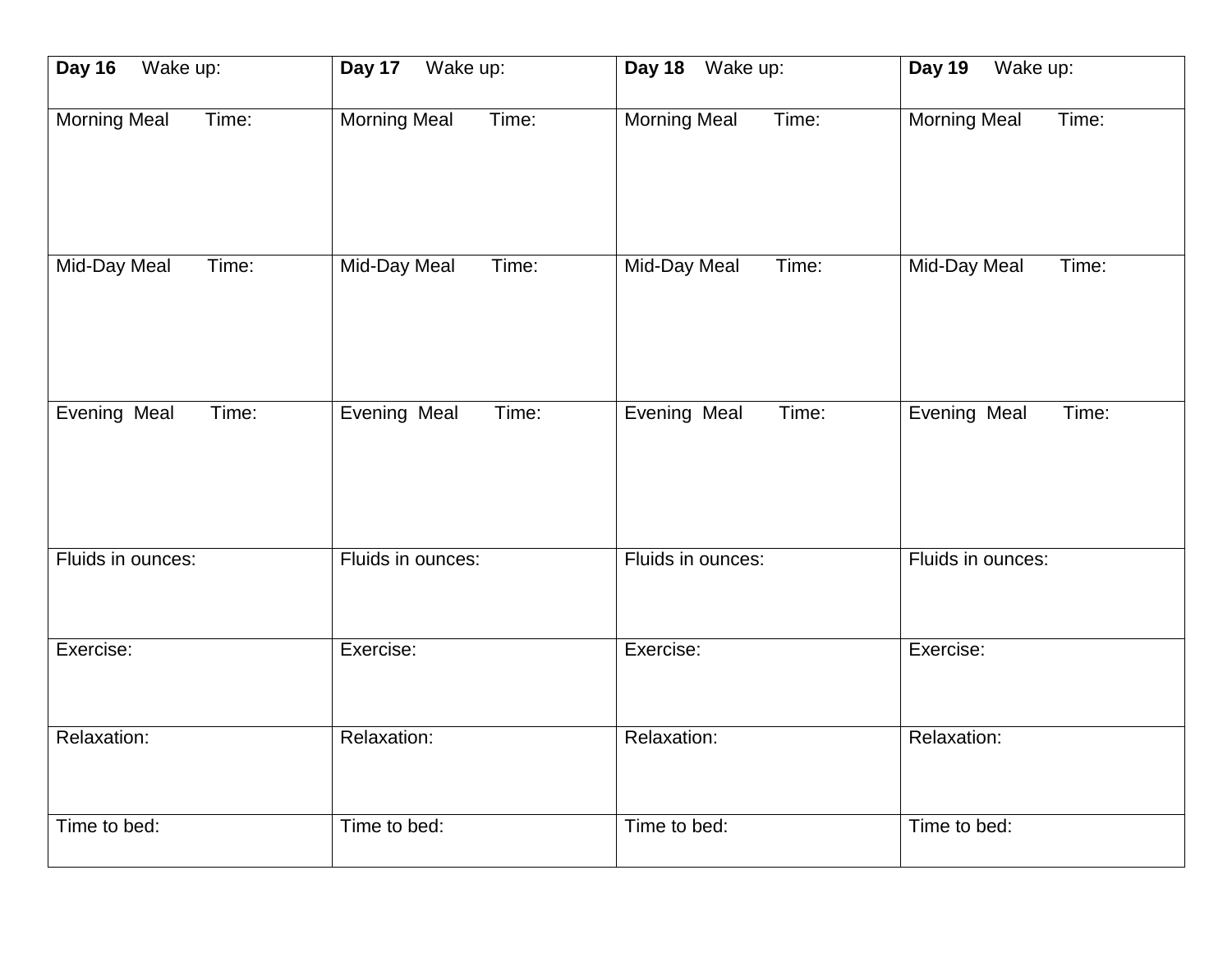| Day 20              | Wake up:            | Day 22 Wake up:     | Wake up:            |
|---------------------|---------------------|---------------------|---------------------|
| Wake up:            | Day 21              |                     | Day 23              |
| <b>Morning Meal</b> | <b>Morning Meal</b> | <b>Morning Meal</b> | <b>Morning Meal</b> |
| Time:               | Time:               | Time:               | Time:               |
| Mid-Day Meal        | Mid-Day Meal        | Mid-Day Meal        | <b>Mid-Day Meal</b> |
| Time:               | Time:               | Time:               | Time:               |
| Evening Meal        | Evening Meal        | Evening Meal        | Evening Meal        |
| Time:               | Time:               | Time:               | Time:               |
| Fluids in ounces:   | Fluids in ounces:   | Fluids in ounces:   | Fluids in ounces:   |
| Exercise:           | Exercise:           | Exercise:           | Exercise:           |
| Relaxation:         | Relaxation:         | Relaxation:         | Relaxation:         |
| Time to bed:        | Time to bed:        | Time to bed:        | Time to bed:        |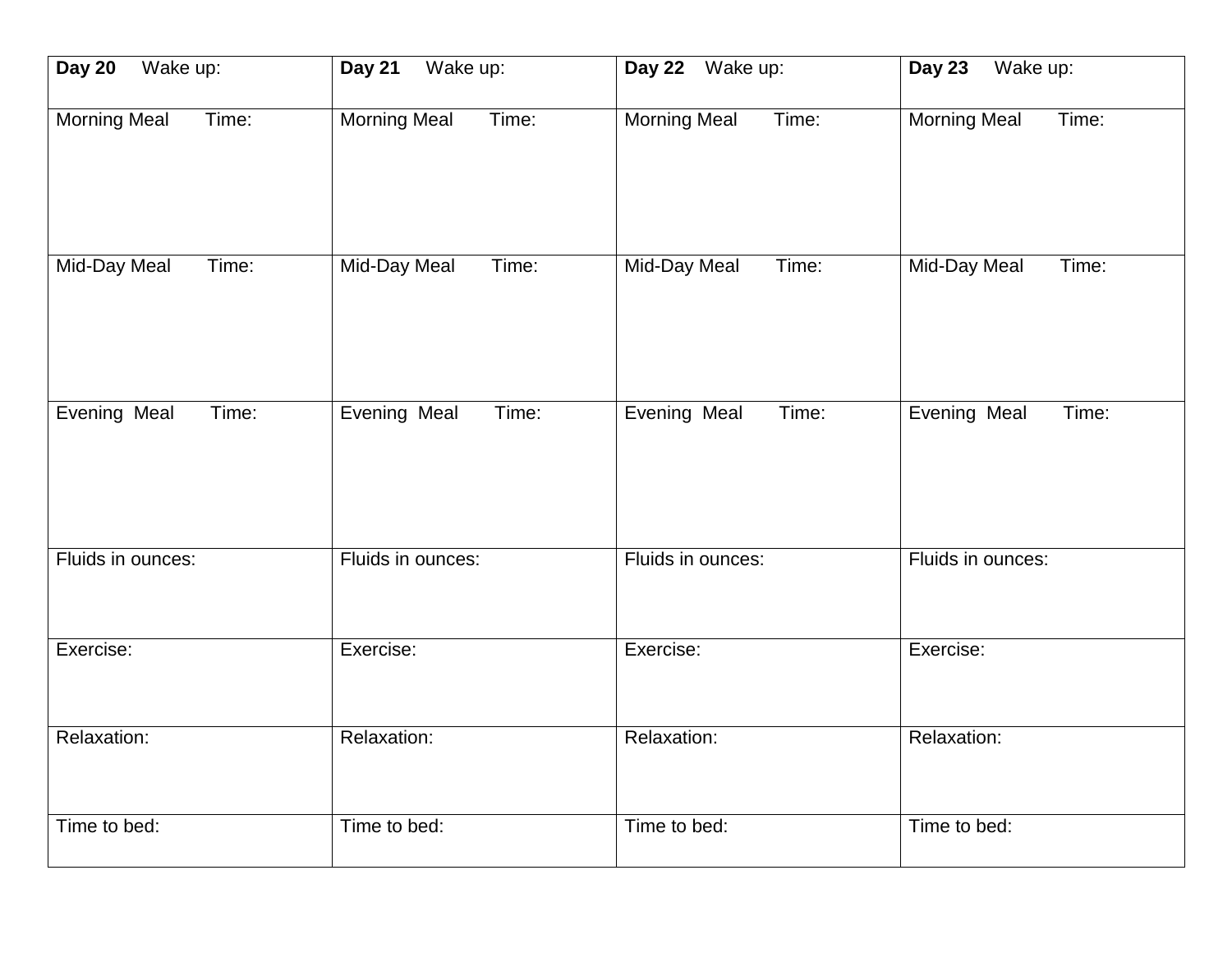| Day 24              | <b>Day 25</b>       | Day 26 Wake up:     | Wake up:            |
|---------------------|---------------------|---------------------|---------------------|
| Wake up:            | Wake up:            |                     | Day 27              |
| <b>Morning Meal</b> | Time:               | Time:               | Time:               |
| Time:               | <b>Morning Meal</b> | <b>Morning Meal</b> | <b>Morning Meal</b> |
| Mid-Day Meal        | <b>Mid-Day Meal</b> | Mid-Day Meal        | <b>Mid-Day Meal</b> |
| Time:               | Time:               | Time:               | Time:               |
| Evening Meal        | Evening Meal        | Evening Meal        | Evening Meal        |
| Time:               | Time:               | Time:               | Time:               |
| Fluids in ounces:   | Fluids in ounces:   | Fluids in ounces:   | Fluids in ounces:   |
| Exercise:           | Exercise:           | Exercise:           | Exercise:           |
| Relaxation:         | Relaxation:         | Relaxation:         | Relaxation:         |
| Time to bed:        | Time to bed:        | Time to bed:        | Time to bed:        |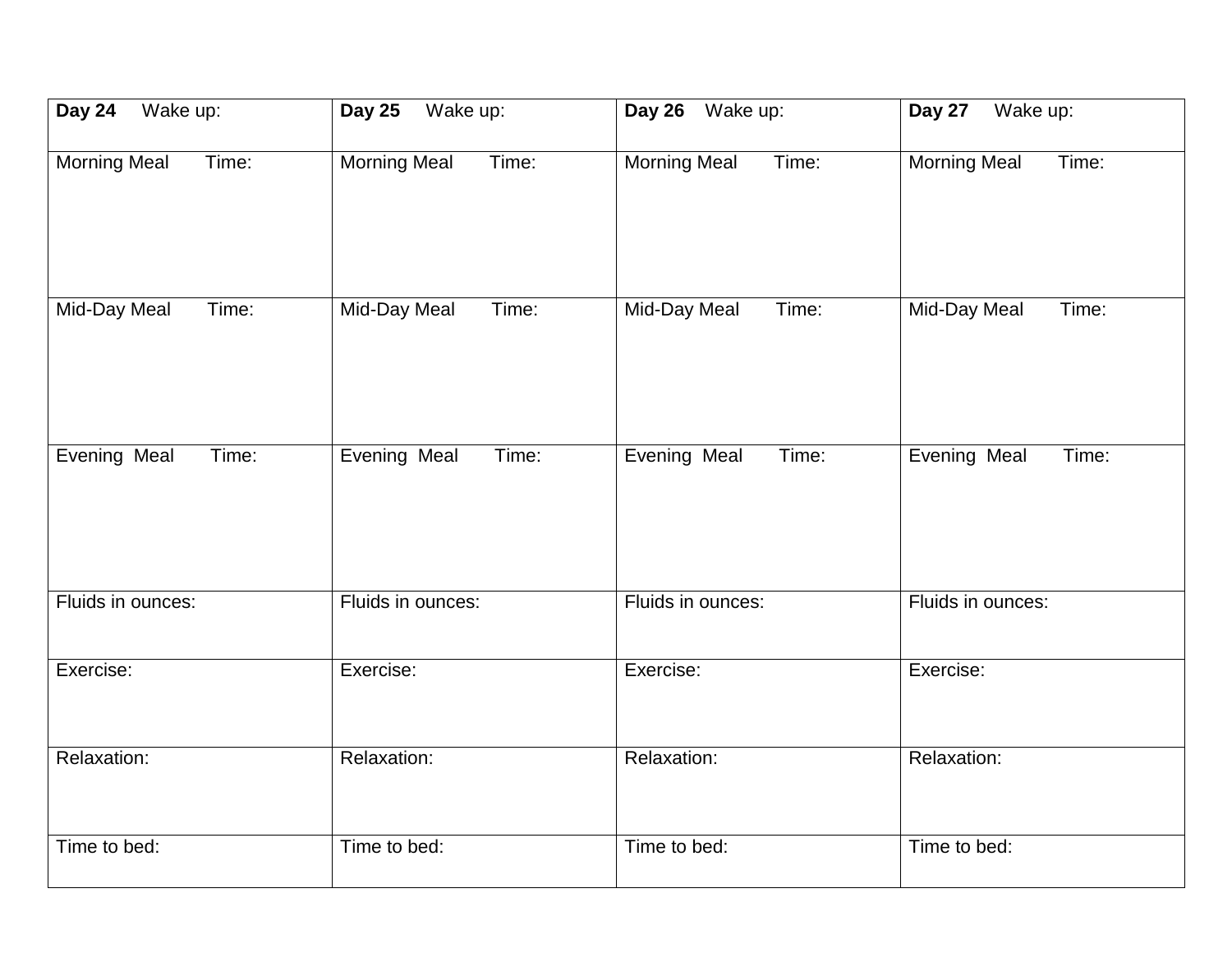| Day 28              | Day 29              | Day 30 Wake up:     | <b>Day 31</b>       |
|---------------------|---------------------|---------------------|---------------------|
| Wake up:            | Wake up:            |                     | Wake up:            |
| <b>Morning Meal</b> | <b>Morning Meal</b> | <b>Morning Meal</b> | <b>Morning Meal</b> |
| Time:               | Time:               | Time:               | Time:               |
| Mid-Day Meal        | Mid-Day Meal        | Mid-Day Meal        | <b>Mid-Day Meal</b> |
| Time:               | Time:               | Time:               | Time:               |
| Evening Meal        | Evening Meal        | Evening Meal        | Evening Meal        |
| Time:               | Time:               | Time:               | Time:               |
| Fluids in ounces:   | Fluids in ounces:   | Fluids in ounces:   | Fluids in ounces:   |
| Exercise:           | Exercise:           | Exercise:           | Exercise:           |
| Relaxation:         | Relaxation:         | Relaxation:         | Relaxation:         |
| Time to bed:        | Time to bed:        | Time to bed:        | Time to bed:        |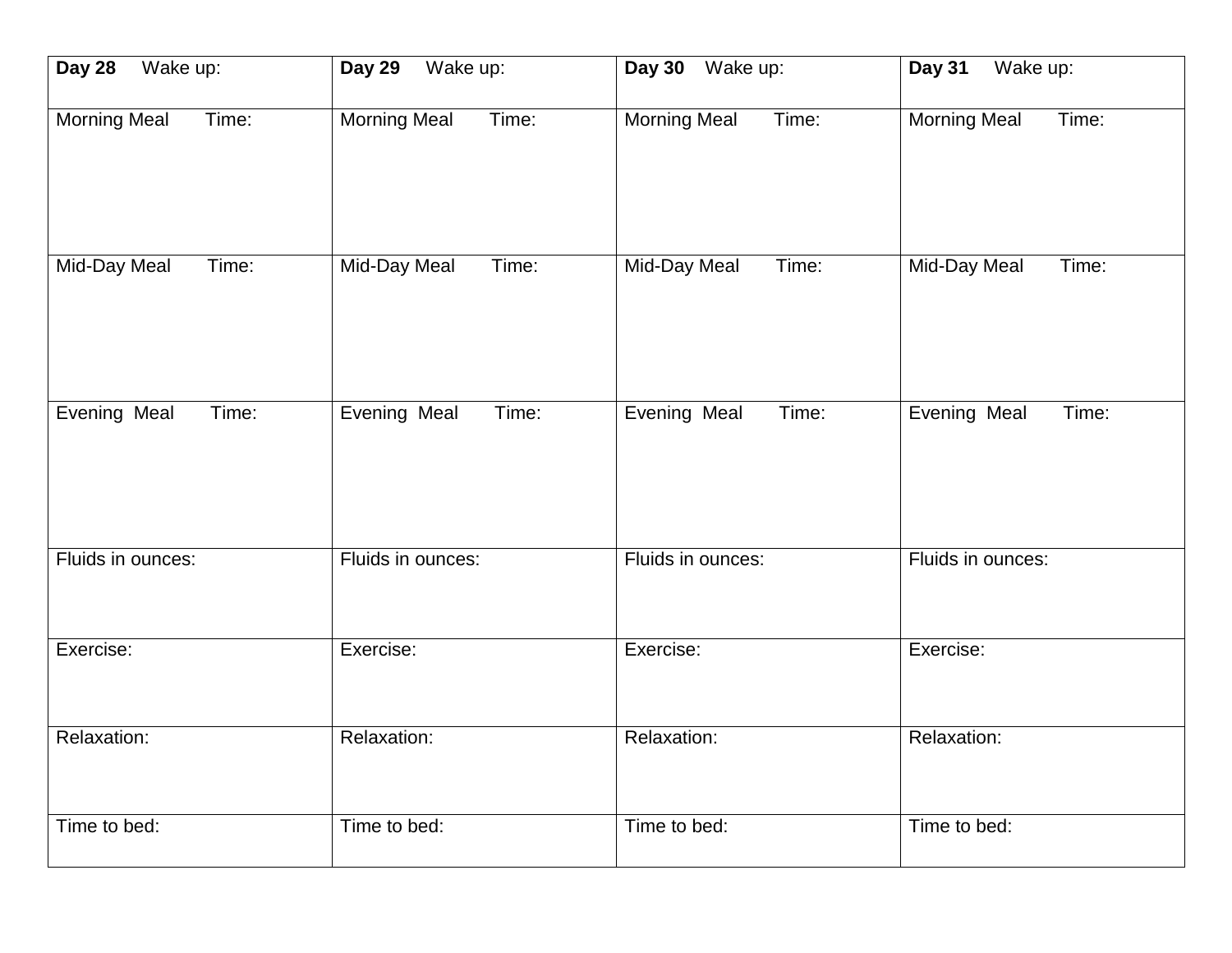| Day 32              | Wake up:            | Day 34 Wake up:     | Wake up:            |
|---------------------|---------------------|---------------------|---------------------|
| Wake up:            | <b>Day 33</b>       |                     | <b>Day 35</b>       |
| <b>Morning Meal</b> | <b>Morning Meal</b> | <b>Morning Meal</b> | <b>Morning Meal</b> |
| Time:               | Time:               | Time:               | Time:               |
| Mid-Day Meal        | Mid-Day Meal        | Mid-Day Meal        | <b>Mid-Day Meal</b> |
| Time:               | Time:               | Time:               | Time:               |
| Evening Meal        | Evening Meal        | Evening Meal        | Evening Meal        |
| Time:               | Time:               | Time:               | Time:               |
| Fluids in ounces:   | Fluids in ounces:   | Fluids in ounces:   | Fluids in ounces:   |
| Exercise:           | Exercise:           | Exercise:           | Exercise:           |
| Relaxation:         | Relaxation:         | Relaxation:         | Relaxation:         |
| Time to bed:        | Time to bed:        | Time to bed:        | Time to bed:        |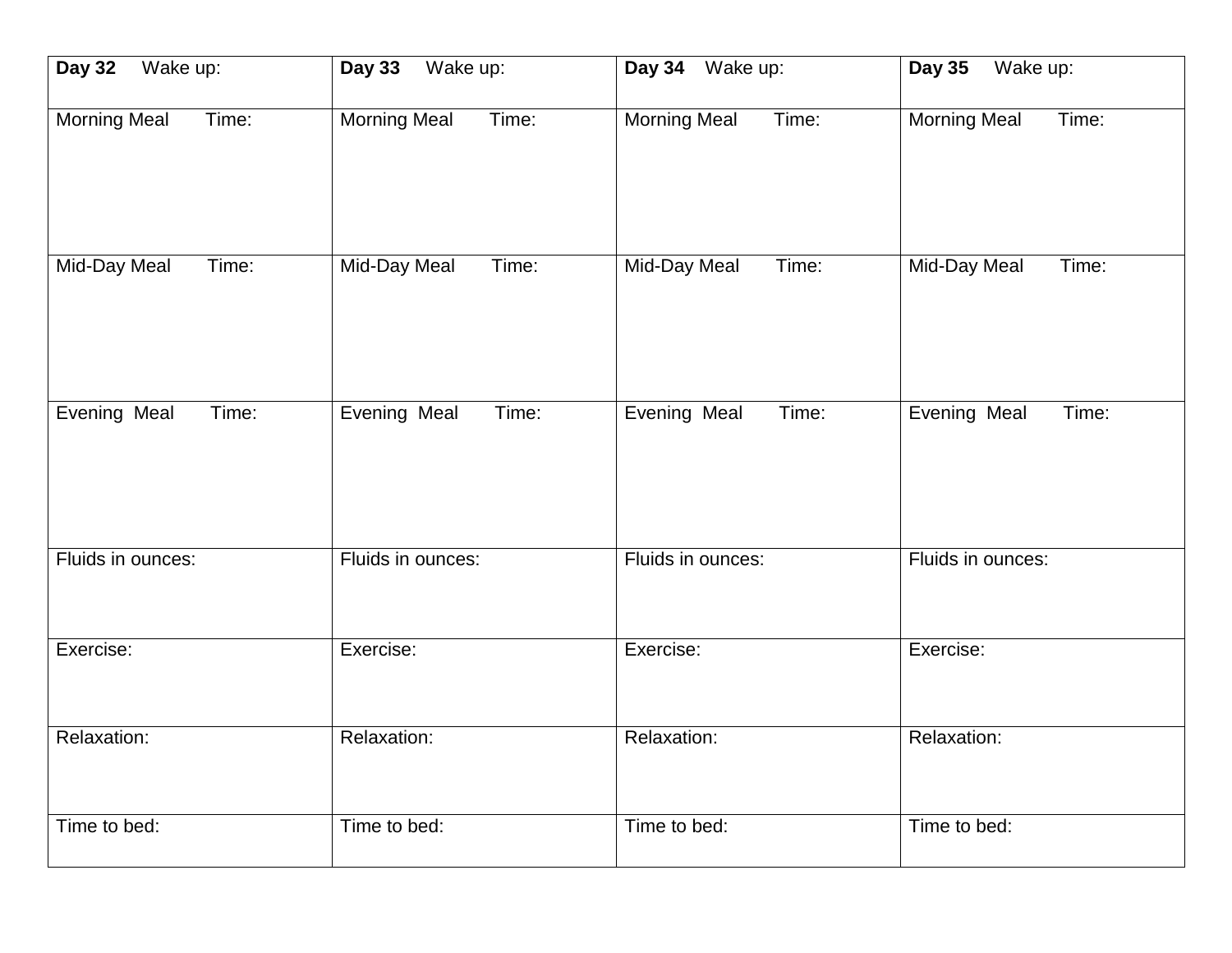| <b>Day 36</b>       | Wake up:            | Day 38 Wake up:     | Wake up:            |
|---------------------|---------------------|---------------------|---------------------|
| Wake up:            | Day 37              |                     | <b>Day 39</b>       |
| <b>Morning Meal</b> | <b>Morning Meal</b> | <b>Morning Meal</b> | <b>Morning Meal</b> |
| Time:               | Time:               | Time:               | Time:               |
| Mid-Day Meal        | Mid-Day Meal        | Mid-Day Meal        | <b>Mid-Day Meal</b> |
| Time:               | Time:               | Time:               | Time:               |
| Evening Meal        | Evening Meal        | Evening Meal        | Evening Meal        |
| Time:               | Time:               | Time:               | Time:               |
| Fluids in ounces:   | Fluids in ounces:   | Fluids in ounces:   | Fluids in ounces:   |
| Exercise:           | Exercise:           | Exercise:           | Exercise:           |
| Relaxation:         | Relaxation:         | Relaxation:         | Relaxation:         |
| Time to bed:        | Time to bed:        | Time to bed:        | Time to bed:        |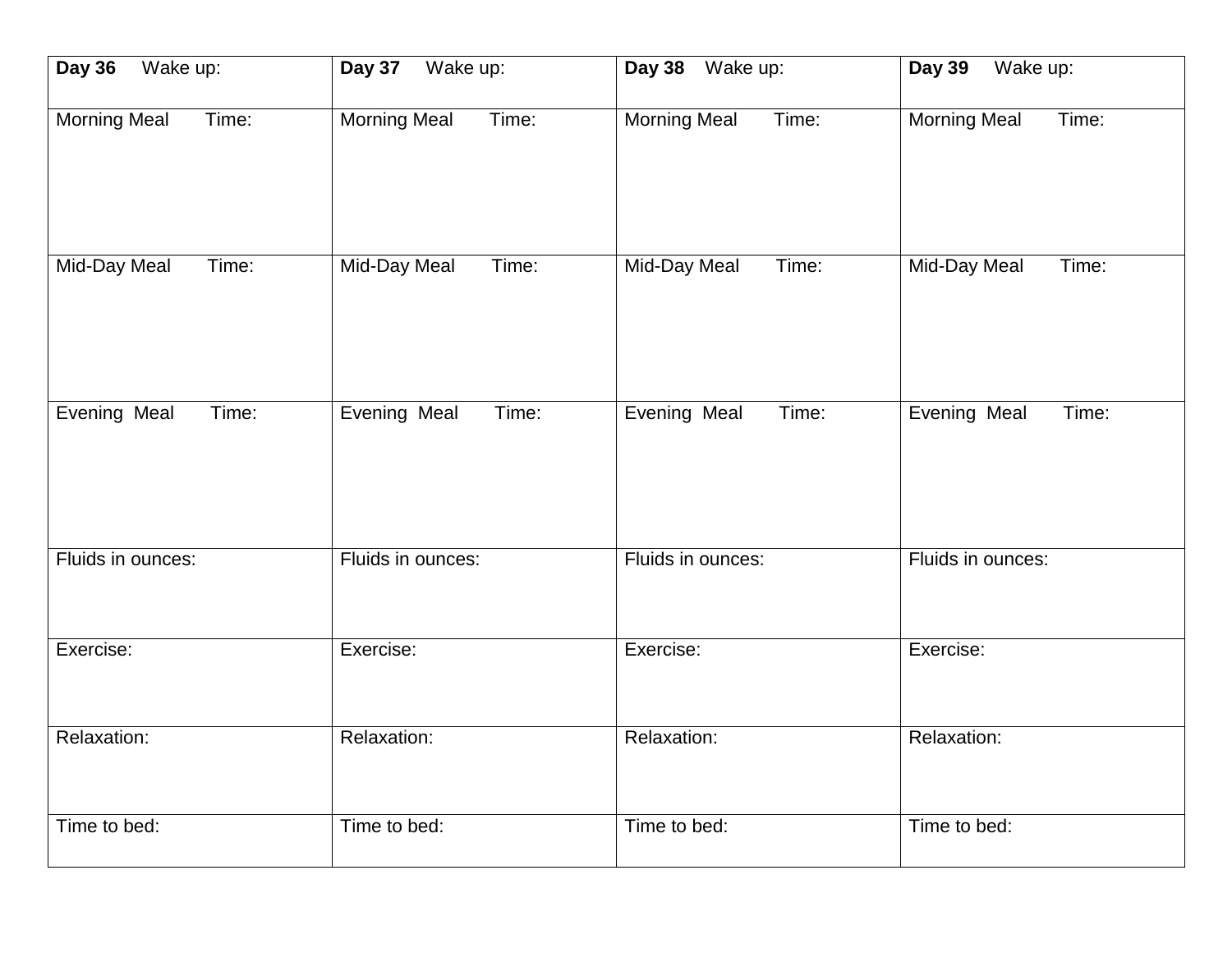| Day 40              | Wake up:            | Day 42 Wake up:     | Wake up:            |
|---------------------|---------------------|---------------------|---------------------|
| Wake up:            | Day 41              |                     | <b>Day 43</b>       |
| <b>Morning Meal</b> | <b>Morning Meal</b> | <b>Morning Meal</b> | <b>Morning Meal</b> |
| Time:               | Time:               | Time:               | Time:               |
| Mid-Day Meal        | Mid-Day Meal        | Mid-Day Meal        | <b>Mid-Day Meal</b> |
| Time:               | Time:               | Time:               | Time:               |
| Evening Meal        | Evening Meal        | Evening Meal        | Evening Meal        |
| Time:               | Time:               | Time:               | Time:               |
| Fluids in ounces:   | Fluids in ounces:   | Fluids in ounces:   | Fluids in ounces:   |
| Exercise:           | Exercise:           | Exercise:           | Exercise:           |
| Relaxation:         | Relaxation:         | Relaxation:         | Relaxation:         |
| Time to bed:        | Time to bed:        | Time to bed:        | Time to bed:        |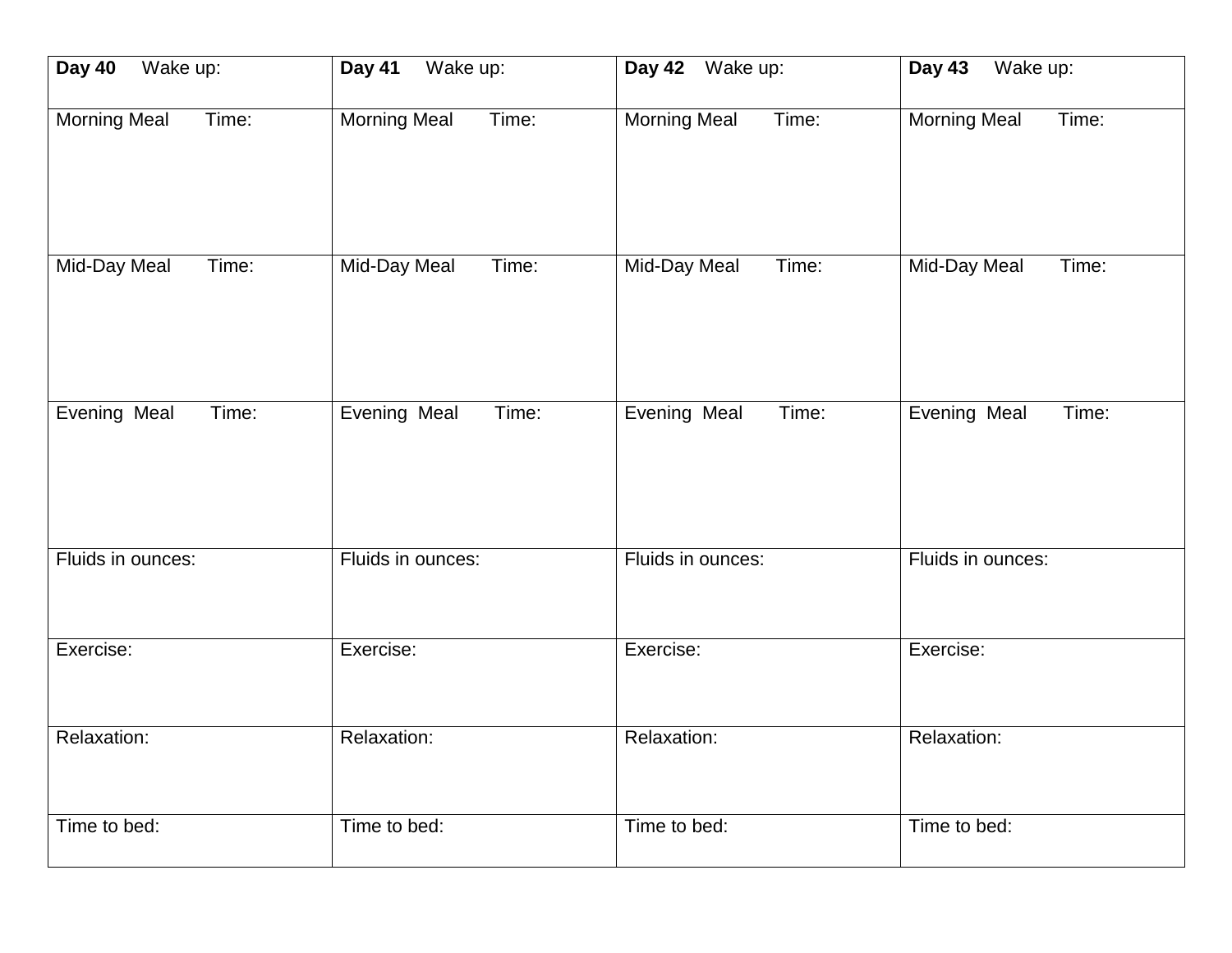| Day 44              | <b>Day 45</b>       | Day 46 Wake up:     | Day 47              |
|---------------------|---------------------|---------------------|---------------------|
| Wake up:            | Wake up:            |                     | Wake up:            |
| <b>Morning Meal</b> | Time:               | Time:               | Time:               |
| Time:               | <b>Morning Meal</b> | <b>Morning Meal</b> | <b>Morning Meal</b> |
| Mid-Day Meal        | <b>Mid-Day Meal</b> | Mid-Day Meal        | <b>Mid-Day Meal</b> |
| Time:               | Time:               | Time:               | Time:               |
| Evening Meal        | Evening Meal        | Evening Meal        | Evening Meal        |
| Time:               | Time:               | Time:               | Time:               |
| Fluids in ounces:   | Fluids in ounces:   | Fluids in ounces:   | Fluids in ounces:   |
| Exercise:           | Exercise:           | Exercise:           | Exercise:           |
| Relaxation:         | Relaxation:         | Relaxation:         | Relaxation:         |
| Time to bed:        | Time to bed:        | Time to bed:        | Time to bed:        |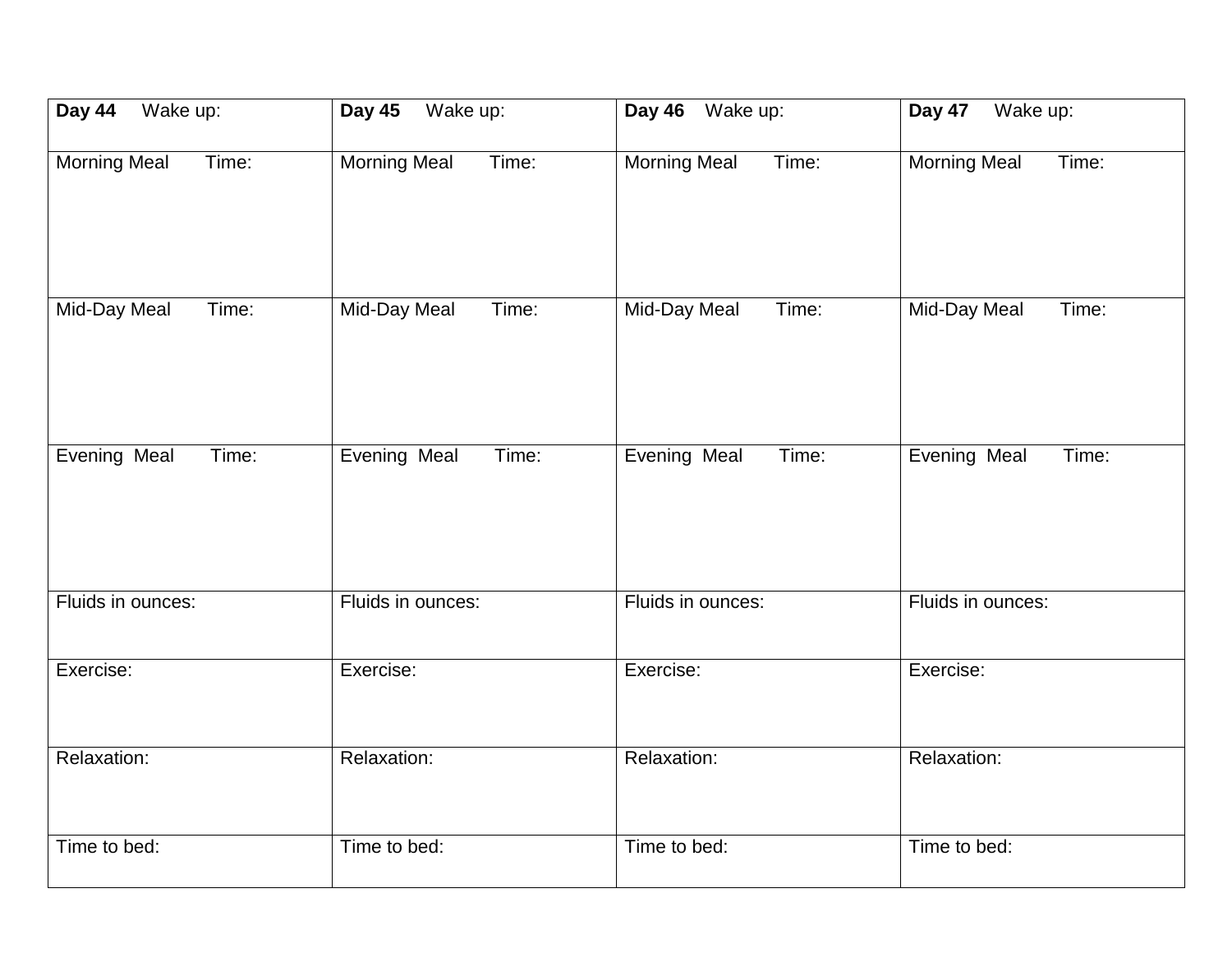| Wake up:          | Wake up:            | Day 50 Wake up:     | Wake up:          |
|-------------------|---------------------|---------------------|-------------------|
| Day 48            | Day 49              |                     | <b>Day 51</b>     |
| Morning Meal      | <b>Morning Meal</b> | <b>Morning Meal</b> | Morning Meal      |
| Time:             | Time:               | Time:               | Time:             |
| Mid-Day Meal      | Mid-Day Meal        | Mid-Day Meal        | Mid-Day Meal      |
| Time:             | Time:               | Time:               | Time:             |
| Evening Meal      | Evening Meal        | Evening Meal        | Evening Meal      |
| Time:             | Time:               | Time:               | Time:             |
| Fluids in ounces: | Fluids in ounces:   | Fluids in ounces:   | Fluids in ounces: |
| Exercise:         | Exercise:           | Exercise:           | Exercise:         |
| Relaxation:       | Relaxation:         | Relaxation:         | Relaxation:       |
| Time to bed:      | Time to bed:        | Time to bed:        | Time to bed:      |